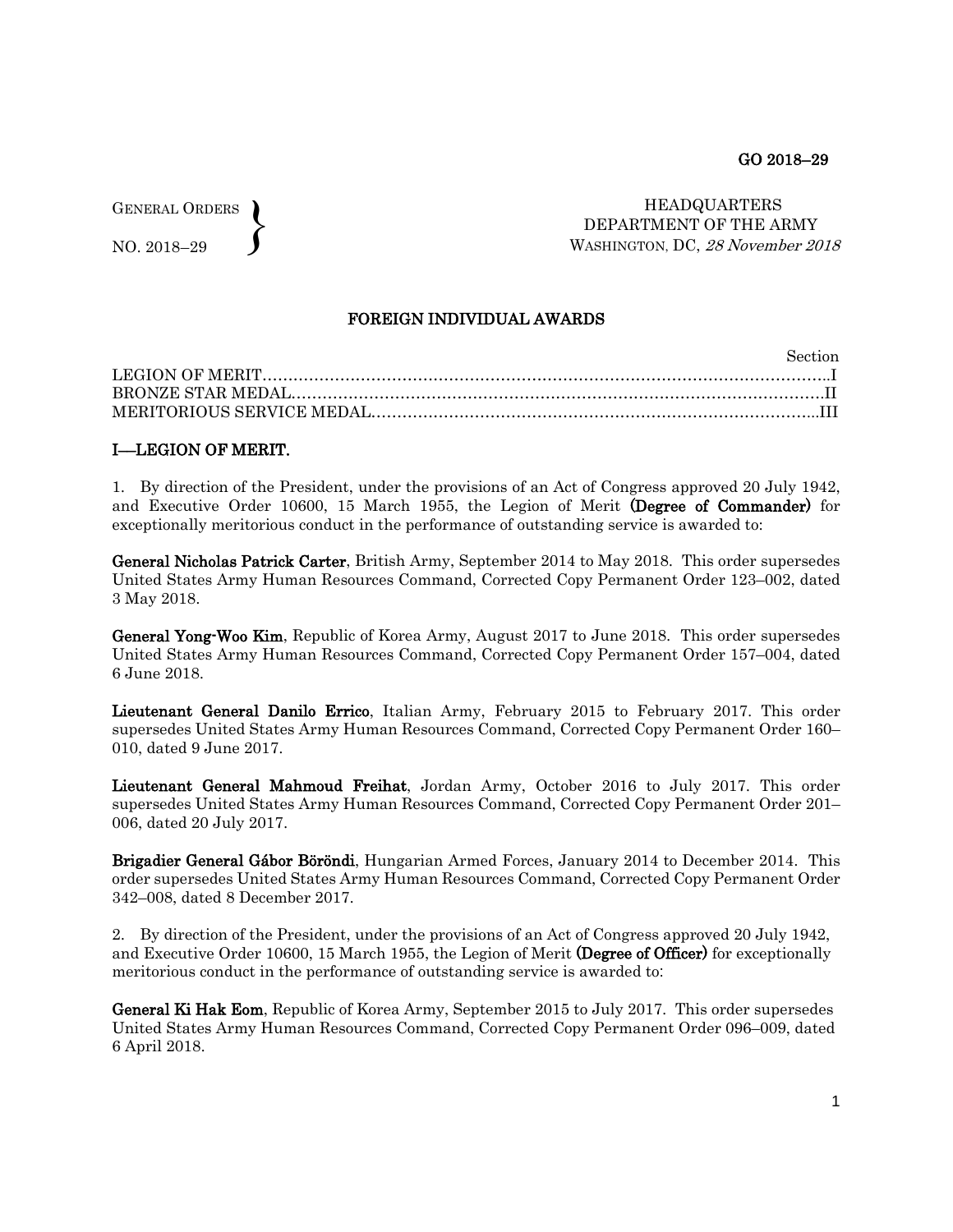## GO 2018–29

General Young Shik Kim, Republic of Korea Army, September 2015 to August 2017. This order supersedes United States Army Human Resources Command, Corrected Copy Permanent Order 099– 014, dated 9 April 2018.

Lieutenant General Rosario Castellano, Italian Army, September 2016 to October 2017. This order supersedes United States Army Human Resources Command, Corrected Copy Permanent Order 324– 017, dated 20 November 2017.

Lieutenant General Jorge Orlando Celiz Kuong, Peruvian Army, March 2015 to February 2017. This order supersedes United States Army Human Resources Command, Corrected Copy Permanent Order 345–013, dated 11 December 2017.

Lieutenant General Johann Langenegger, German Army, June 2017 to June 2018. This order supersedes United States Army Human Resources Command, Corrected Copy Permanent Order 113– 013, dated 23 April 2018.

Lieutenant General Frank Leidenberger, German Army, June 2015 to June 2016. This order supersedes United States Army Human Resources Command, Corrected Copy Permanent Order 234– 017, dated 9 April 2018.

Major General Benjamin John Bathurst, British Army, June 2014 to June 2015. This order supersedes United States Army Human Resources Command, Corrected Copy Permanent Order 008–007, dated 8 January 2018.

Major General Sergio Patricio Ahumada Labbe, Chilean Army, January 2017 to January 2018. This order supersedes United States Army Human Resources Command, Corrected Copy Permanent Order 128–030, dated 8 May 2018.

Major General Yaacov Barak, Israel Ground Forces, August 2016 to June 2017 This order supersedes United States Army Human Resources Command, Corrected Copy Permanent Order 158–011, dated 7 June 2017.

Major General Antonio Bettelli, Italian Army, May 2017 to May 2018. This order supersedes United States Army Human Resources Command, Corrected Copy Permanent Order 141–013, dated 21 May 2018.

Major General Gregory C. Bilton, Australian Army, November 2014 to March 2017. This order supersedes United States Army Human Resources Command, Corrected Copy Permanent Order 061– 019, dated 2 March 2017.

Major General William J. F. Bramble, British Army, June 2015 to June 2016. This order supersedes United States Army Human Resources Command, Corrected Copy Permanent Order 067–010, dated 8 March 2018.

Major General Douglas M. Chalmers, British Army, October 2016 to March 2018. This order supersedes United States Army Human Resources Command, Corrected Copy Permanent Order 075– 008, dated 16 March 2018.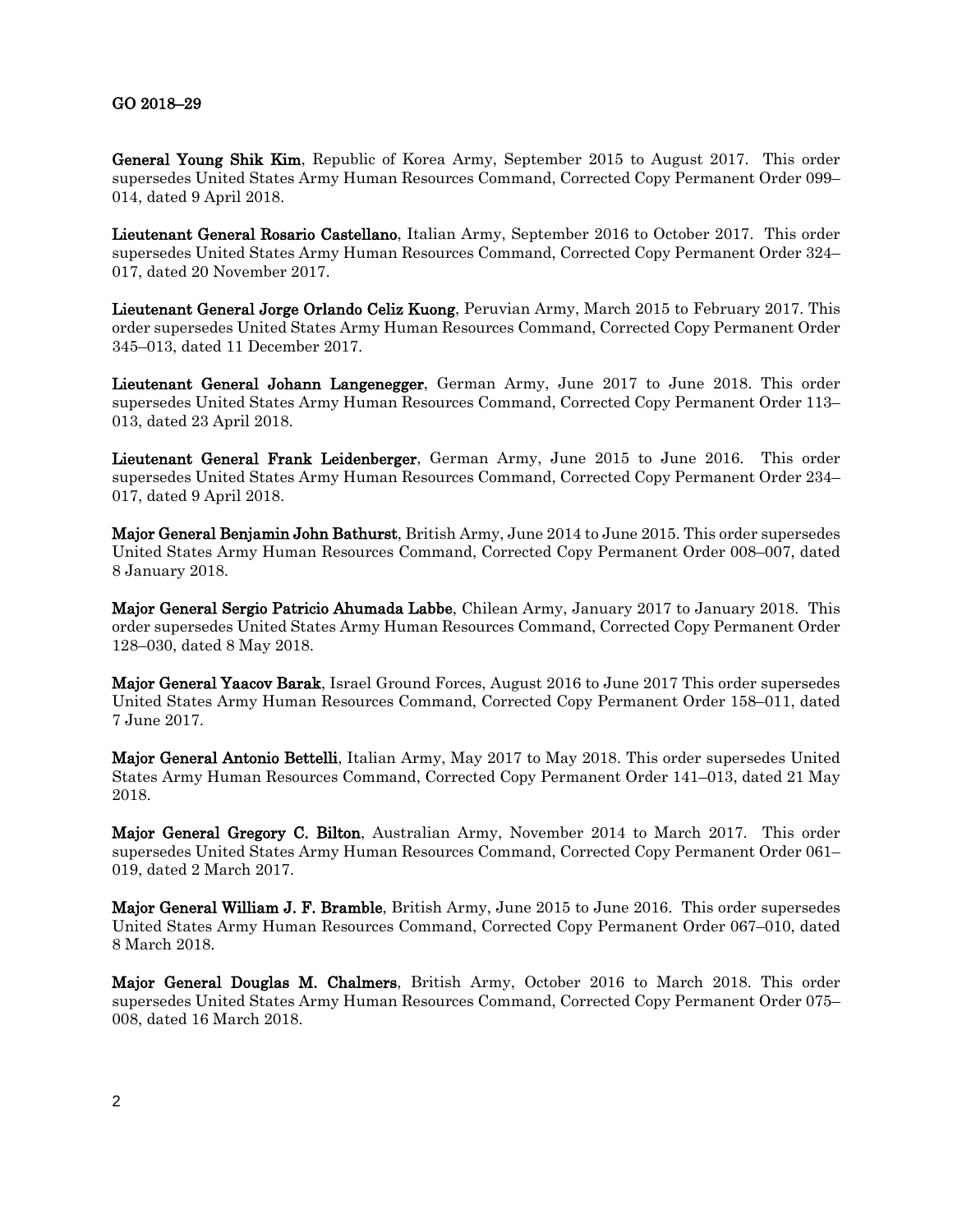Major General Tomofusa Harada, Japan Ground Self-Defense Force, July 2014 to July 2016. This order supersedes United States Army Human Resources Command, Corrected Copy Permanent Order 110–010, dated 20 April 2018.

Major General Charlie Herbert, British Army, June 2017 to June 2018. This order supersedes United States Army Human Resources Command, Corrected Copy Permanent Order 094–015, dated 4 April 2018.

Major General Kaname Iwaya, Japan Ground Self-Defense Force, August 2015 to June 2016. This order supersedes United States Army Human Resources Command, Corrected Copy Permanent Order 107–012, dated 17 April 2018.

Major General Masakazu Karube, Japan Ground Self-Defense Force, August 2015 to August 2017. This order supersedes United States Army Human Resources Command, Corrected Copy Permanent Order 343–001, dated 9 December 2017.

Major General Almantas Leika, Lithuanian Land Forces, January 2014 to December 2014. This order supersedes United States Army Human Resources Command, Corrected Copy Permanent Order 026– 08, dated 26 January 2017.

Brigadier General Michael Bartscher, German Air Force, December 2014 to June 2015. This order supersedes United States Army Human Resources Command, Corrected Copy Permanent Order 088– 010, dated 29 March 2017.

Brigadier General Andrea Bertocchi, Italian Army, September 2015 to September 2016. This order supersedes United States Army Human Resources Command, Corrected Copy Permanent Order 135– 010, dated 15 May 2017.

Brigadier General Marcello Vito Giacomo Bellacicco, Italian Army, October 2010 to April 2011. This order supersedes United States Army Human Resources Command, Corrected Copy Permanent Order 325–019, dated 21 November 2017.

Brigadier General Massimo Biagini, Italian Army, June 2017 to December 2017. This order supersedes United States Army Human Resources Command, Corrected Copy Permanent Order 107–011, dated 17 April 2018.

Brigadier General André J. Bodemann, German Army, November 2016 to November 2017. This order supersedes United States Army Human Resources Command, Corrected Copy Permanent Order 141– 014, dated 21 May 2018.

Brigadier General Lorenzo D'Addario, Italian Army, January 2014 to December 2014. This order supersedes United States Army Human Resources Command, Corrected Copy Permanent Order 055– 016, dated 24 February 2017.

Brigadier General Mauro D'Ubaldi, Italian Army, September 2015 to May 2016. This order supersedes United States Army Human Resources Command, Corrected Copy Permanent Order 324–016, dated 20 November 2017.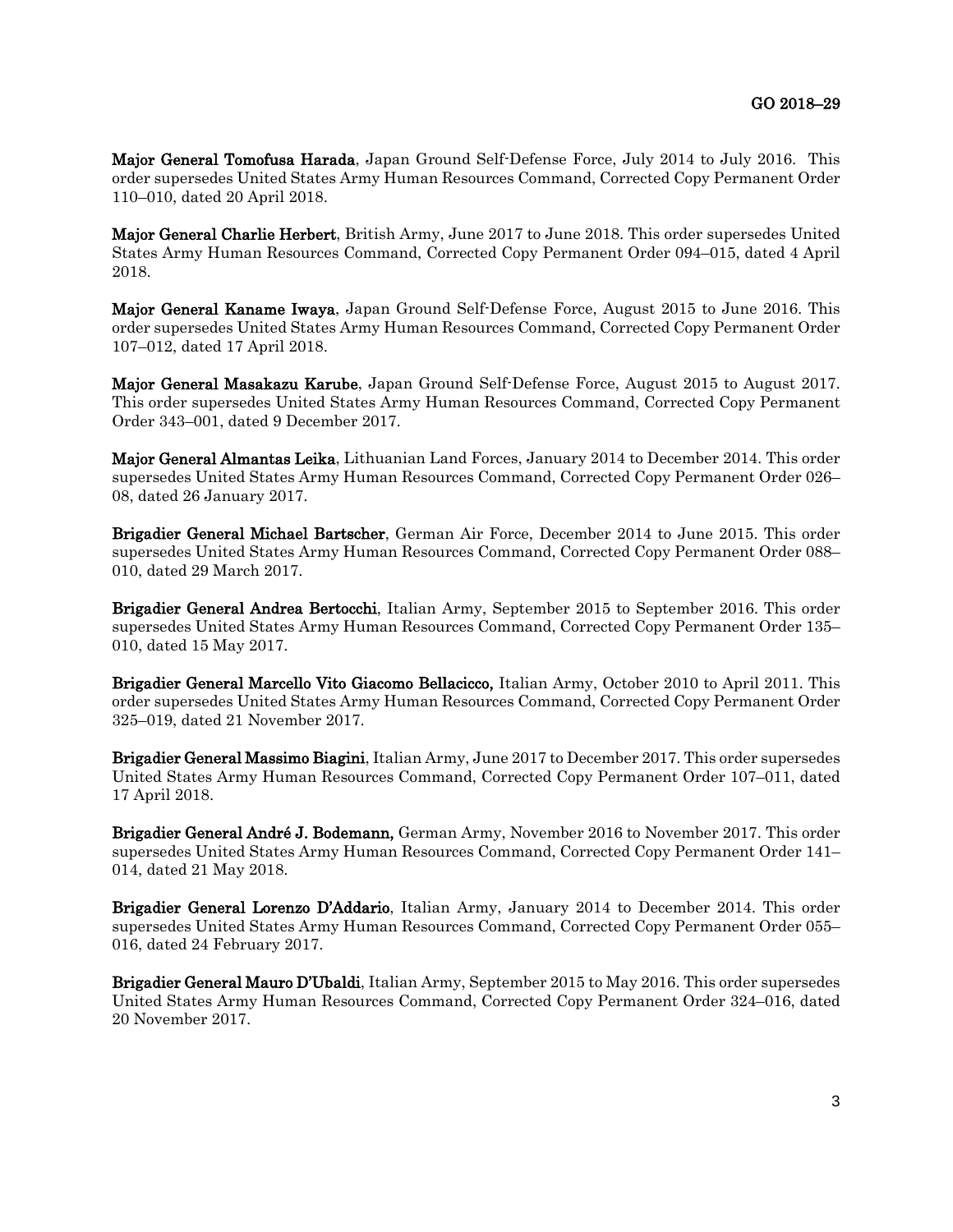## GO 2018–29

Brigadier General Hans Christian Enevold, Royal Danish Air Force, December 2014 to January 2016. This order supersedes United States Army Human Resources Command, Corrected Copy Permanent Order 138–003, dated 18 May 2018.

Brigadier General Dany SSJ Fortin, Canadian Army, July 2015 to June 2017. This order supersedes United States Army Human Resources Command, Corrected Copy Permanent Order 157–011, dated 6 June 2017.

Brigadier General Martin Andres Frank, Canadian Army, September 2015 to August 2016. This order supersedes United States Army Human Resources Command, Corrected Copy Permanent Order 074– 011, dated 15 March 2018.

**Brigadier General Metodi Hadji-Janev**, Army of the Republic of Macedonia, August 2015 to February 2018. This order supersedes United States Army Human Resources Command, Corrected Copy Permanent Order 141–015, dated 21 May 2018.

Brigadier General Il Ung Hwang, Republic of Korea Army, December 2014 to December 2016. This order supersedes United States Army Human Resources Command, Corrected Copy Permanent Order 146–011, dated 26 May 2017.

Brigadier General Giovanni Iannucci, Italian Army, January 2014 to November 2014. This order supersedes United States Army Human Resources Command, Corrected Copy Permanent Order 160– 011, dated 9 June 2017.

Brigadier General Mariano Imparato, Italian Army, August 2011 to February 2013. This order supersedes United States Army Human Resources Command, Corrected Copy Permanent Order 357– 06, dated 22 December 2016.

Brigadier General Tae Up Kim, Republic of Korea Army, May 2016 to October 2017. This order supersedes United States Army Human Resources Command, Corrected Copy Permanent Order 107– 013, dated 17 April 2018.

Brigadier General Eckart Karl Klink, German Army, November 2012 to June 2016. This order supersedes United States Army Human Resources Command, Corrected Copy Permanent Order 031– 06, dated 31 January 2017.

Brigadier General Markus Theodor Laubenthal, German Army, August 2014 to December 2016. This order supersedes United States Army Human Resources Command, Corrected Copy Permanent Order 013–08, dated 13 January 2017.

Brigadier General René Leitgen, German Army, February 2017 to January 2018 This order supersedes United States Army Human Resources Command, Corrected Copy Permanent Order 137–001, dated 17 May 2018.

Brigadier Neil Dalton, British Army, January 2015 to January 2016. This order supersedes United States Army Human Resources Command, Corrected Copy Permanent Order 241–004, dated 29 August 2017.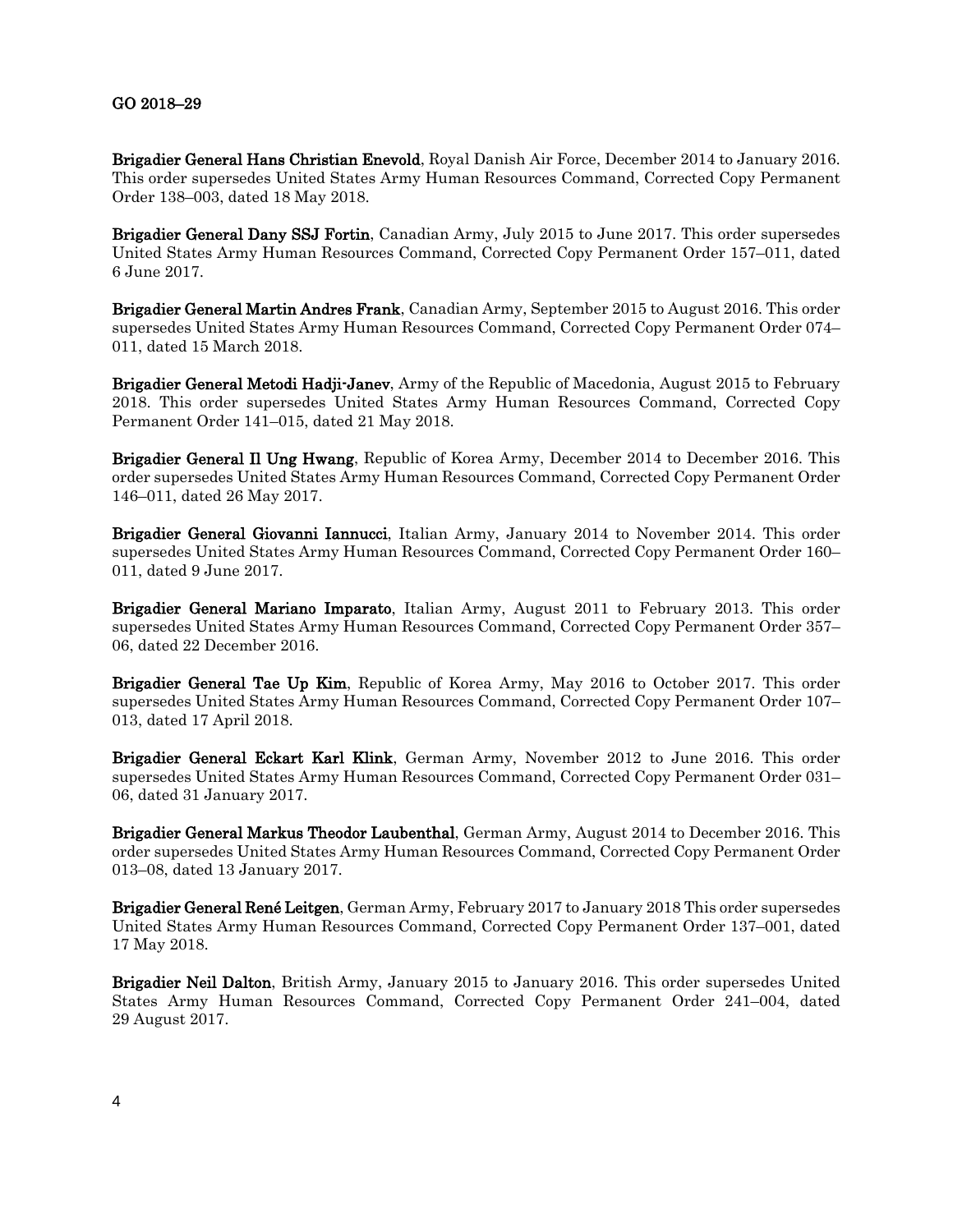Brigadier Richard Dennis, British Army, August 2012 to May 2013. This order supersedes United States Army Human Resources Command, Corrected Copy Permanent Order 146–010, dated 26 May 2017.

Brigadier Justin Frederick Bruce Ellwood, Australian Army, September 2014 to September 2015. This order supersedes United States Army Human Resources Command, Corrected Copy Permanent Order 144–012, dated 24 May 2017.

Brigadier Scott W. Hicks, Australian Army, June 2015 to August 2016. This order supersedes United States Army Human Resources Command, Corrected Copy Permanent Order 347–009, dated 13 December 2017.

Brigadier Haydn J. Kohl, Australian Army, July 2017 to July 2018. This order supersedes United States Army Human Resources Command, Corrected Copy Permanent Order 142–010, dated 22 May 2018.

Brigadier James J. Learmont, British Army, March 2015 to August 2017. This order supersedes United States Army Human Resources Command, Corrected Copy Permanent Order 039–007, dated 8 February 2018.

Commodore Michael E. Farrage, United Kingdom Royal Navy, January 2012 to January 2013. This order supersedes United States Army Human Resources Command, Corrected Copy Permanent Order 026–06, dated 26 January 2017.

Senior Colonel Phisit Likitsupin, Royal Thai Army, October 2015 to October 2017. This order supersedes United States Army Human Resources Command, Corrected Copy Permanent Order 128– 029, dated 8 May 2018.

Colonel Franklin Gustavo Acosta Yacelga, Ecuadorian Army, February 2014 to February 2016. This order supersedes United States Army Human Resources Command, Corrected Copy Permanent Order 108–005, dated 18 April 2018.

Colonel Bengt Michael Alexandersson, Swedish Army, August 2016 to July 2016 This order supersedes United States Army Human Resources Command, Corrected Copy Permanent Order 114–002, dated 24 April 2017.

Colonel Vepkhvia Chalabashvili, Georgian Armed Forces, August 2012 to June 2017. This order supersedes United States Army Human Resources Command, Corrected Copy Permanent Order 058– 009, dated 27 February 2018.

Colonel James Patrick Davis, Canadian Army, August 2014 to August 2017. This order supersedes United States Army Human Resources Command, Corrected Copy Permanent Order 149–009, dated 29 May 2018.

Colonel Fernando Valencia Feijóo, Spanish Army, August 2013 to July 2016. This order supersedes United States Army Human Resources Command, Corrected Copy Permanent Order 066–014, dated 7 March 2017.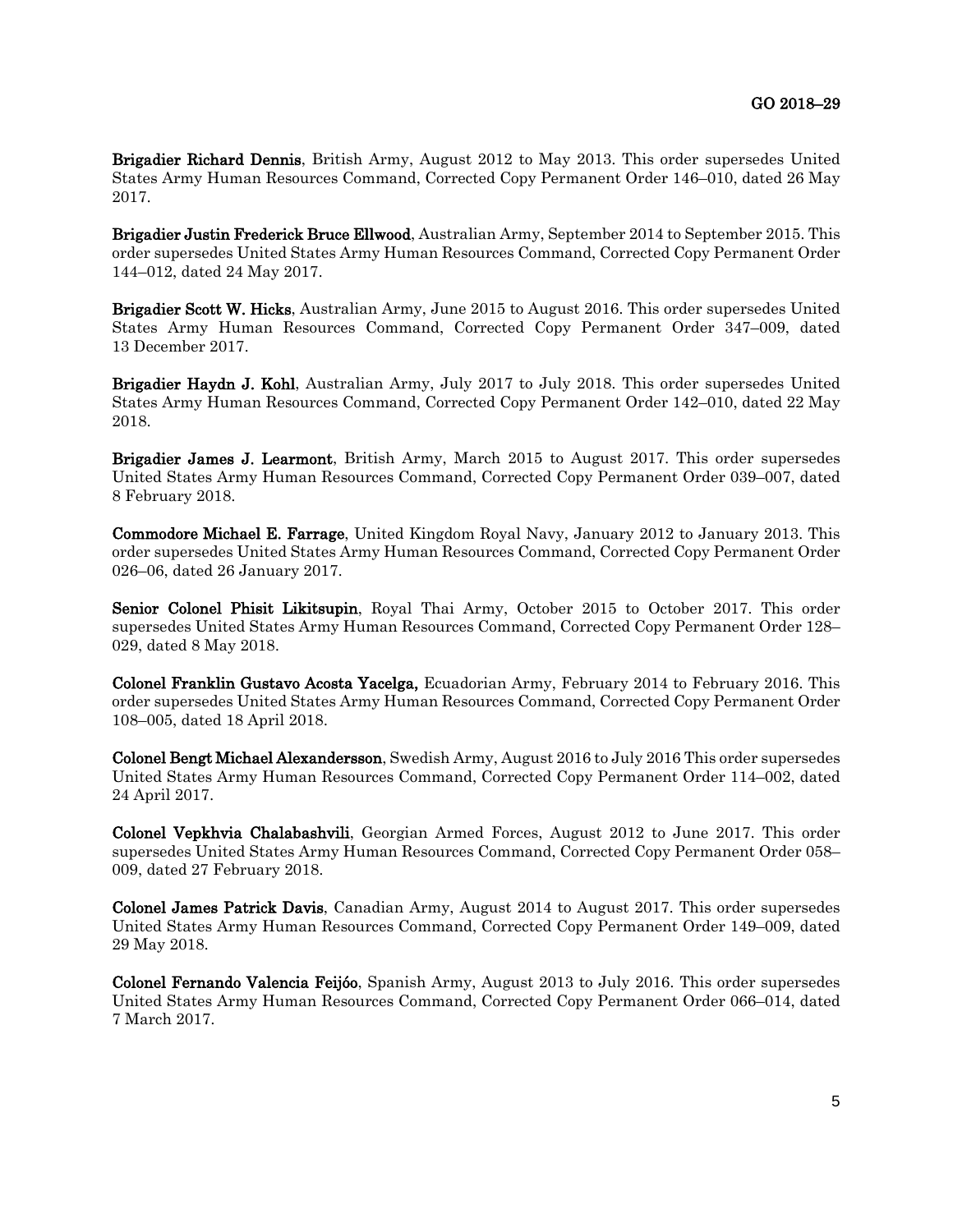## GO 2018–29

Colonel Sung Woo Ha, Republic of Korea Army, December 2016 to February 2018. This order supersedes United States Army Human Resources Command, Corrected Copy Permanent Order 110– 011, dated 20 April 2018.

Colonel Tal Hermoni, Israel Defense Force, September 2013 to September 2015. This order supersedes United States Army Human Resources Command, Corrected Copy Permanent Order 031–07, dated 31 January 2017.

Colonel Johannes Hermanus Hoogstraten, Royal Netherlands Army, August 2014 to May 2016. This order supersedes United States Army Human Resources Command, Corrected Copy Permanent Order 026–07, dated 26 January 2017.

Colonel Juozas Kačergius, Lithuanian Land Forces, August 2012 to July 2016. This order supersedes United States Army Human Resources Command, Corrected Copy Permanent Order 264–017, dated 21 September 2017.

Colonel Abdourahim Kebe, Senegalese Armed Forces, January 2013 to October 2016. This order supersedes United States Army Human Resources Command, Corrected Copy Permanent Order 255– 003, dated 12 September 2017.

Colonel Himanshu Khadka, Nepalese Army, January 2015 to January 2018. This order supersedes United States Army Human Resources Command, Corrected Copy Permanent Order 158–013, dated 7 June 2018.

Colonel Bjornar Lunde, Norwegian Army, September 2014 to August 2017. This order supersedes United States Army Human Resources Command, Corrected Copy Permanent Order 116–004, dated 26 April 2018.

Lieutenant Colonel Velibor Bakrač, Army of Montenegro, September 2011 to August 2016. This order supersedes United States Army Human Resources Command, Corrected Copy Permanent Order 123– 005, dated 3 May 2017.

II––BRONZE STAR MEDAL. By direction of the President, under the provisions of Executive Order 9419, 4 February 1944, a Bronze Star Medal for meritorious achievement is awarded to:

Brigadier Nicholas Fitzgerald, British Army, January 2014 to November 2014. This order supersedes United States Army Human Resources Command, Corrected Copy Permanent Order 108–006, dated 18 April 2018.

Colonel Gregoire De Saint Quentin, French Army, 24 March 2005 to 4 August 2005. This order supersedes United States Army Human Resources Command, Corrected Copy Permanent Order 024– 004, dated 24 January 2018.

III––MERITORIOUS SERVICE MEDAL. By direction of the Secretary of Defense, under the provisions of DODM 1348.33, Volume 3, dated 21 December 2016, the Meritorious Service Medal for outstanding meritorious service is awarded to:

Lieutenant Colonel Robert James Crawford, Australian Army, January 2013 to December 2015. This order supersedes United States Army Human Resources Command, Corrected Copy Permanent Order 088–004, dated 29 March 2018.